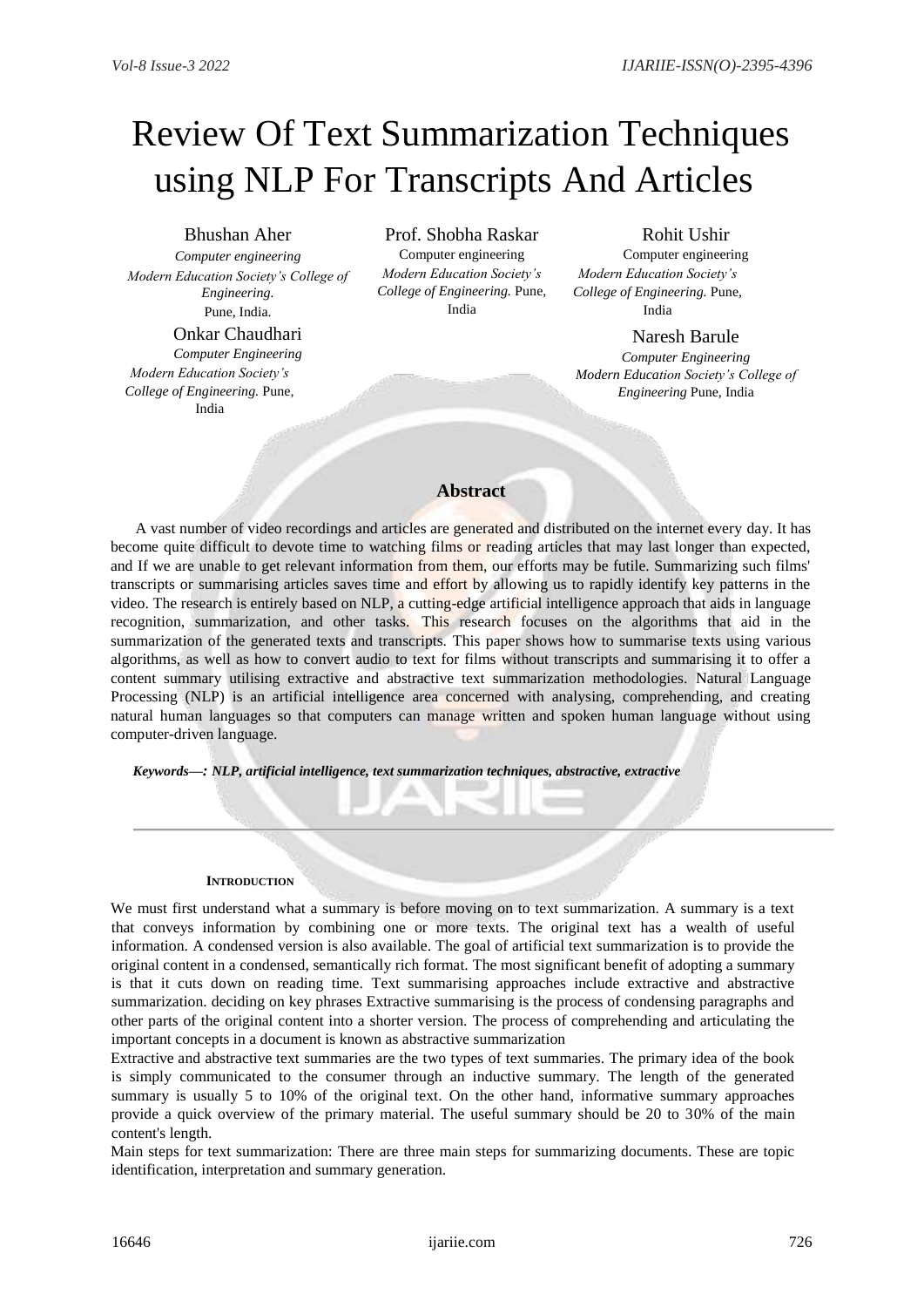- The text's most important information is highlighted as a subject, cue words, and word frequency are examples of topic identification strategies. The mostly used and effective topic identification procedures are the ones that are based on sentence positioning.
- Summary production necessitates a comprehension of abstract summaries. This process combines many subjects to create a general content

# **I. LITERATURE REVIEW**

#### I. REVIEW OF LITERATURE

In recent years, there has been a rise of important works on text summarising. A prior study focused on text summaries of single documents. When compared to prior techniques, technology has advanced, as has computational power, allowing for a faster, more effective, and more precise type of document processing.

To generate a summary of the reviews, Ravali boorugu and Dr. G. Ramesh proposed an extractive based technique that uses different text summaries types such as summarization depending on input, purpose, and output type. Single There are further options for document text summarization (SDTS) and multi-document text summarization (MDTS). In the category of input type dependence, they used single document and multi document techniques. There are generic, domain-specific, query-based approaches, and extractive and abstractive-based summarising techniques in the category of based on purpose. They discussed the most recent research in this topic and offered alternative ways for extractive summarization in the early phases.

A text summarising technique that was automatic was proposed by Adhika Widyasari, Edy Noersasongko, and Abdul Syukur. It has a summary that is generated automatically. From 2015 through 2019, they wanted to find and analyse methodologies, datasets, and trends in artificial text summarising research. This involves automatic text summary based on concepts. Single document, multi document, interactive, abstract, supervised learning, and unsupervised learning are the different types of machine learning techniques. They attempted to increase their performance and obtain quick results. A comparison of the most commonly used text summarising approaches and algorithms.

For summarizing the texts, Surabhi Adhikari, Rahul, and Monika suggested algorithms that are natural language processing based. It includes a variety of papers that show how machine learning may be used to summarise text. Using techniques like as Naive Bayes, Random Forest, and the support vector algorithm, we can classify spam on Twitter and generate EXT text summaries. Convolutional neural networks (CNN), recurrent neural networks, and other deep learning subjects (RNN). The k-nearest neighbour Newtonian technique, the artificial bee colony, and the human learning algorithm are among the other algorithms mentioned.

An examination into abstractive text summary algorithms was given by Parth Dedhia, Hardik Pachgade, and Meghana Naik. In contrast to extractive approach, abstractive technique is a more advanced summary technique that also produces grammatically acceptable summaries. They employed RNN to perform abstractive text summarization.Long Short Term Memory is one of the most common types of memory (LSTM).It also has a thorough overview of LSTM, including equations, input types, and model topologies.

# **NEED FOR TEXT SUMMARIZATION**

The digital age's rapid proliferation of data needs the development of automatic text summarising technologies that enable users to quickly extract insights from it. If you want to extract specific information from an online news article or video, you may need to sift through the content and spend a significant amount of time weeding out unnecessary information before you find what you need. As a result, computerised text summarizers capable of extracting key information while removing inessential and unnecessary information are becoming increasingly significant. As a result, extraction becomes extremely important.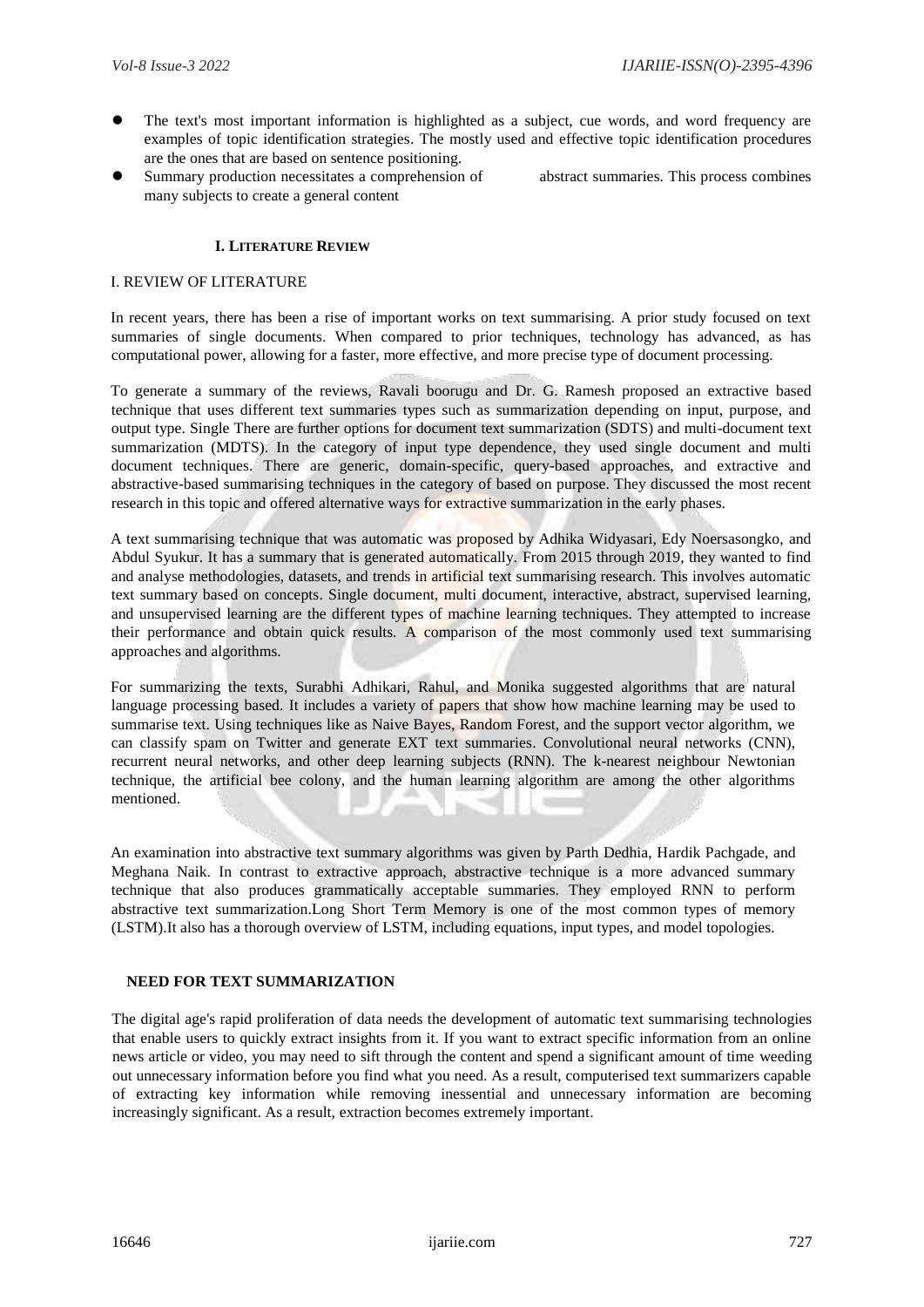# **II. EXTRACTIVE TEXT SUMMARIZATION**

This approach has two stages: pre-processing and processing. The act of presenting the original content in an organised fashion is known as pre-processing. The following stages are frequently included: a) Detecting sentence boundaries, b) Stop word deletion, and c) Stemming The processing stage finds and calculates the factors that define sentence relevance before utilising the weight learning approach to give weights to these factors. The feature-weight equation is used to get the final score for each sentence. For the final summary, the top-ranking sentences are chosen.

#### **III. ABSTRACTIVE TEXT SUMMARIZATION**

Abstractive summarization, on the other hand, examines the entire material and uses powerful natural language algorithms to recreate the original content in a new and optimised fashion. The newly produced content is more concise and, more importantly, includes the most significant information from the original text. Unlike extractive approaches, which might result in disfluent sentences, abstractive summaries provide fluent, grammatically correct sentences.

In our thoughts, we generate a semantic representation of the document. Then, using words from our extensive vocabulary (words we commonly use) that fulfil the semantics, we write a concise summary that includes all of the document's important points. As you can see, constructing this form of summarizer could be difficult because Natural Language Generation is required.

#### **IV. EXTRACTIVE TEXT SUMMARIZATION WITH SUMMY**

Many text summarising methods are included in the Sumy library. Instead of writing your own algorithm, you can import one.

1. LexRank: A sentence that is similar to many other sentences in the text has a higher likelihood of being crucial in LexRank algorithms. The Lex rank technique assumes that a statement is backed by other like sentences, and hence gets ranked higher. The more important the information in the summary paragraph is, the higher the rating.

2. The LSA technique is an unsupervised learning tool for extractive text summarization. It uses singular value decomposition (SVD) on a matrix of term-document frequency to extract semantically important words. The text will be summarised using these algorithms after importing the lsa from sumy and passing the document

3. Luhn: This algorithm's technique is based on TFIDF, according to Luhn (Term - frequency- inverse document frequency ). It's useful when both low- and high-frequency words (stop words) aren't relevant. The highest-scoring sentences are used in the summary, and this is how sentences are graded.

4. TextRank: TextRank is a genism-developed extractive summarization approach. It works on the principle that words that appear more frequently have more weight. As a result, sentences with a lot of repetition are necessary. The system assigns a score to each sentence in the text based on this. The top-scoring sentences are included in the summary.

#### **V. ABSTRACTIVE SUMMARIZATION WITH TRANSFORMERS**

Hugging Face's transformers are compatible with a variety of popular models, including GPT-2, GPT-3, BART, Open AI, GPT, and T5.

Model T5 encoder-decoder transformer Text-to-text conversion is used for all linguistic concerns. Provide the text to the transformer for decoding. Before encoding the output to obtain the original text, it will carry out the steps.

A seq2seq paradigm that combines a bidirectional encoder and an auto-regressive decoder is the bidirectional and auto-regressive transformer, or BART.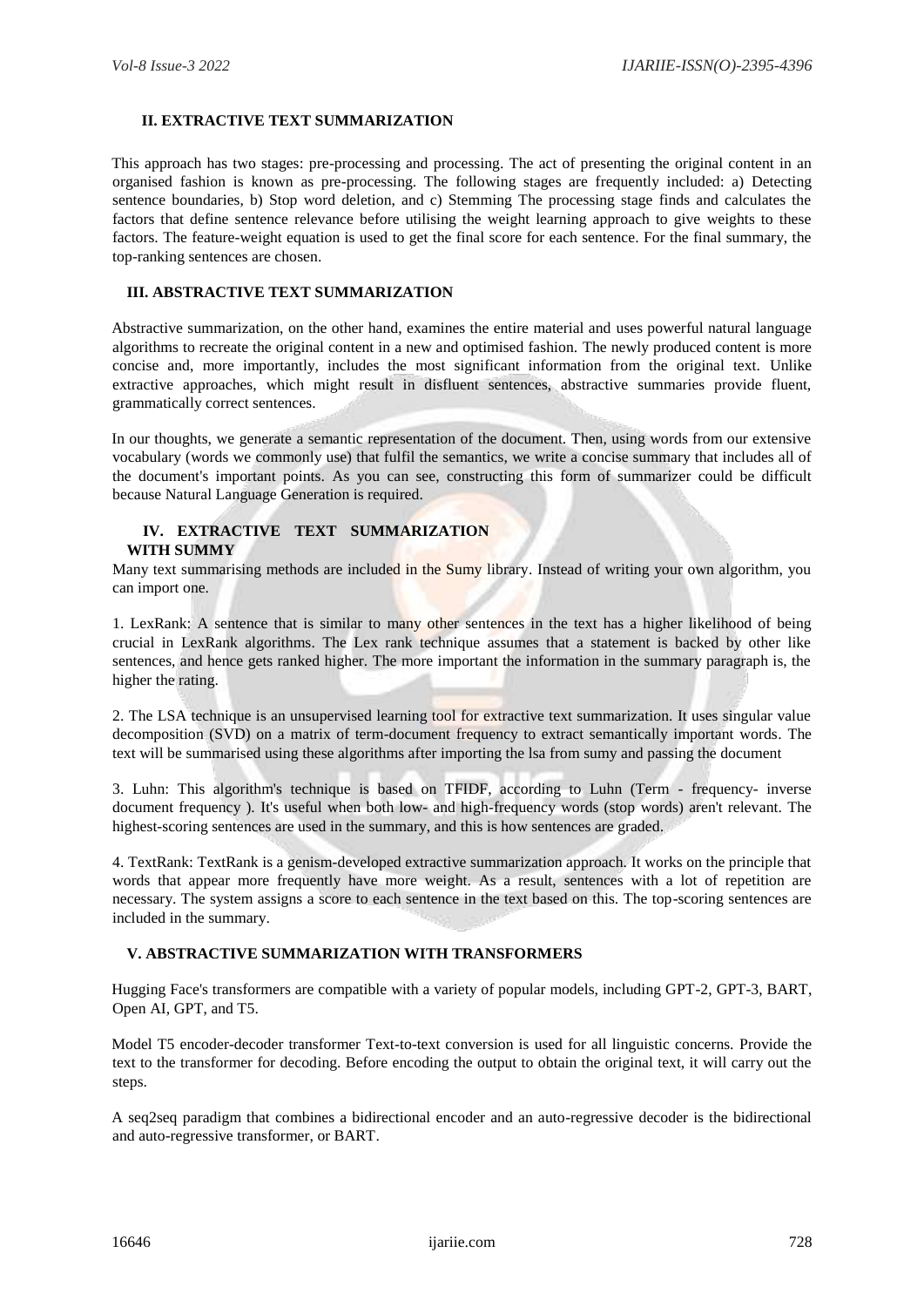The GPT-2 transformer, created by open AI with a process similar to BART, is another key competitor in text summarization.

Algorithm:

- 1. Submit a video or text file as an input.
- 2. Submit the request to the server.
- 3. Converting the input file to a video or text.
- 4. Using speech to text, create a transcript for the video.
- 5. Use the proper algorithm/method.
- 6. Send the summary version's front-end version..
- 7. Show the summary.

# **VI. TEXT SUMMARIZATION HISTORY**

Extractive summarizers previously relied heavily on sentence evaluations in the original document. Statistical methodologies or linguistic strategies are used by the most frequent and current text summarising systems. The sentences are weighted using high frequency terms, standard keywords, the Cue Method, Title Method, and Location Method.

# **DATA FLOW**



#### **VII. IMPLEMENTATION**

#### **I. Natural Language Toolkit (NLTK)**

The Natural Language Toolkit (NLTK) is a Python programming environment for statistical natural language processing with data from humans (NLP).

It contains tokenization, parsing, categorization, stemming, tagging, and semantic reasoning text processing techniques.It also includes a recipe book and a book that explains the principles underlying the NLTK's fundamental language processing tasks, as well as graphical demonstrations of the data and sample data sets.

Steven Bird, Edward Loper, and Ewan Klein created the Natural Language Toolbox as an open source Python programming language toolkit for use in development and education.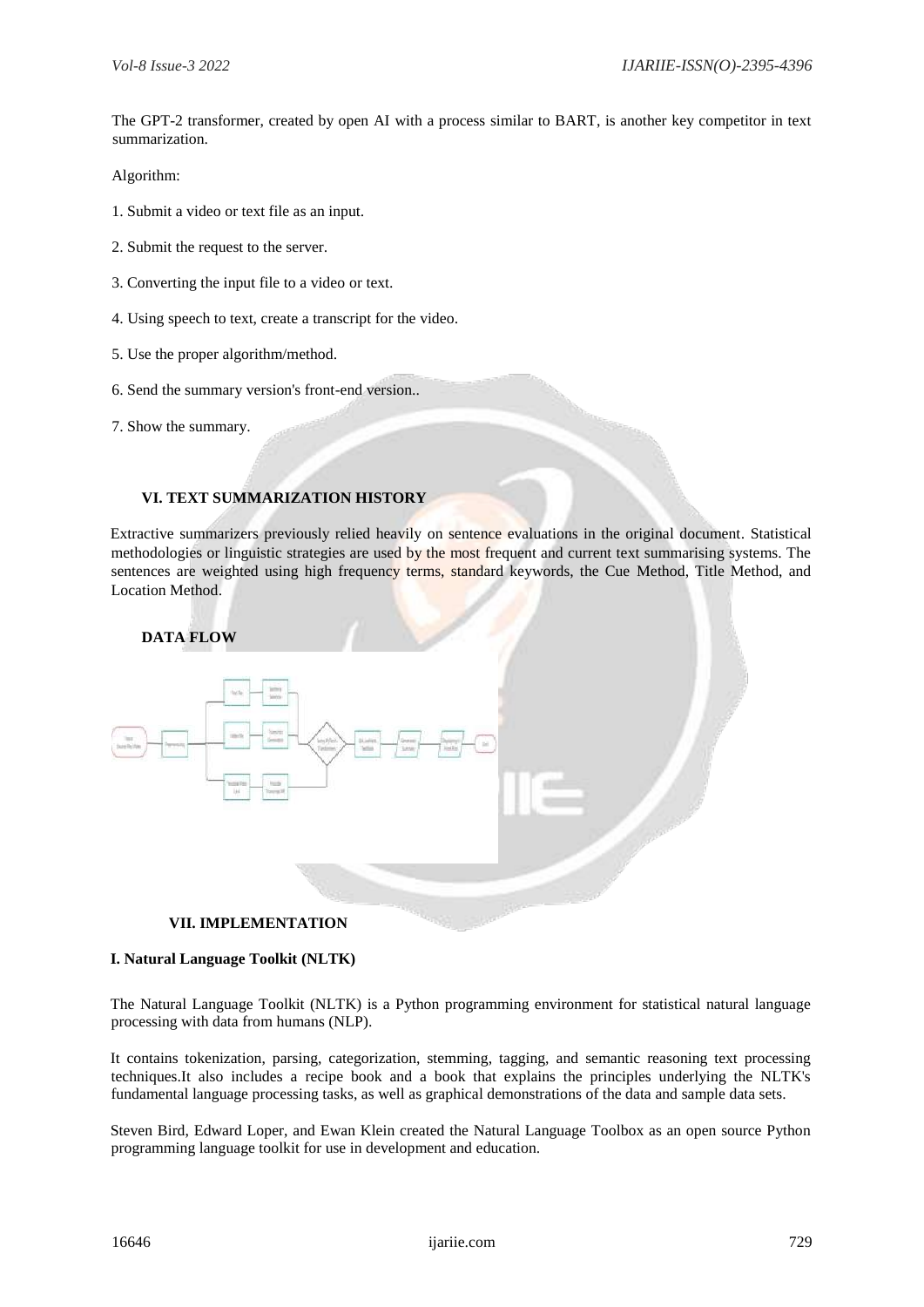It takes a hands-on approach to computational linguistics and Python programming basics, making it perfect for linguists with little or no programming expertise, engineers and academics interested in computational linguistics, students, and instructors.

The Penn Treebank Corpus, Open Multilingual Wordnet, Problem Report Corpus, and Lin's Dependency Thesaurus are among the more than 50 corpora and lexical sources included in NLTK.

# **II.SPACY**

SpaCy is my go-to library for Natural Language Processing (NLP) operations.That, I believe, is true for the vast majority of NLP professionals out there!

SpaCy distinguishes out among the several NLP libraries available today. If you've used spaCy for NLP, you'll understand exactly what I'm talking about. If you're not familiar with spaCy's abilities,. you're about to be enthralled by how versatile and multi-functional this library is. The features it offers, the convenience of use, and the fact that the library is always maintained up to date are all factors that favour spaCy.

#### **spaCy's Statistical Models**

These are the models used by SpaCy's power engines. SpaCy can use these models to do things like tag parts of speech, recognise named entities, and parse dependencies. The different statistical models in spaCy, as well as their specifications, are given below:

• en core web sm: Multi-tasking in English CNN received OntoNotes training. 11 MB in size

• en core web md: Multi-tasking in English Glove vectors were trained on Common Crawl and CNN was trained on Onto Notes. 91 megabytes

• en core web lg: Multi-tasking in English GloVe vectors were trained on Common Crawl and CNN was trained on Notes. 789 megabytes

# **spaCy's Processing Pipeline**

When working with spaCy, the initial step is to give a text string to an NLP object. This object is a collection of text pre-processing activities that the input text string must go through.



#### **spaCy in Action**

Let's get our hands dirty with spaCy right now. This section explains how to use spaCy to perform various NLP tasks. Part-of- Some of the most frequent NLP tasks are speech tagging, dependency parsing, and named entity recognition.

## **1. Part-of-Speech (POS) Tagging using spaCy**

The parts of speech in English grammar describe the purpose of a word and how it is used in a sentence. Nouns, pronouns, adjectives, verbs, and adverbs are the most common components of speech in English.

POS tagging is the process of assigning POS tags to all of the words in a sentence automatically.It helps with downstream NLP activities including feature engineering, language understanding, and information extraction.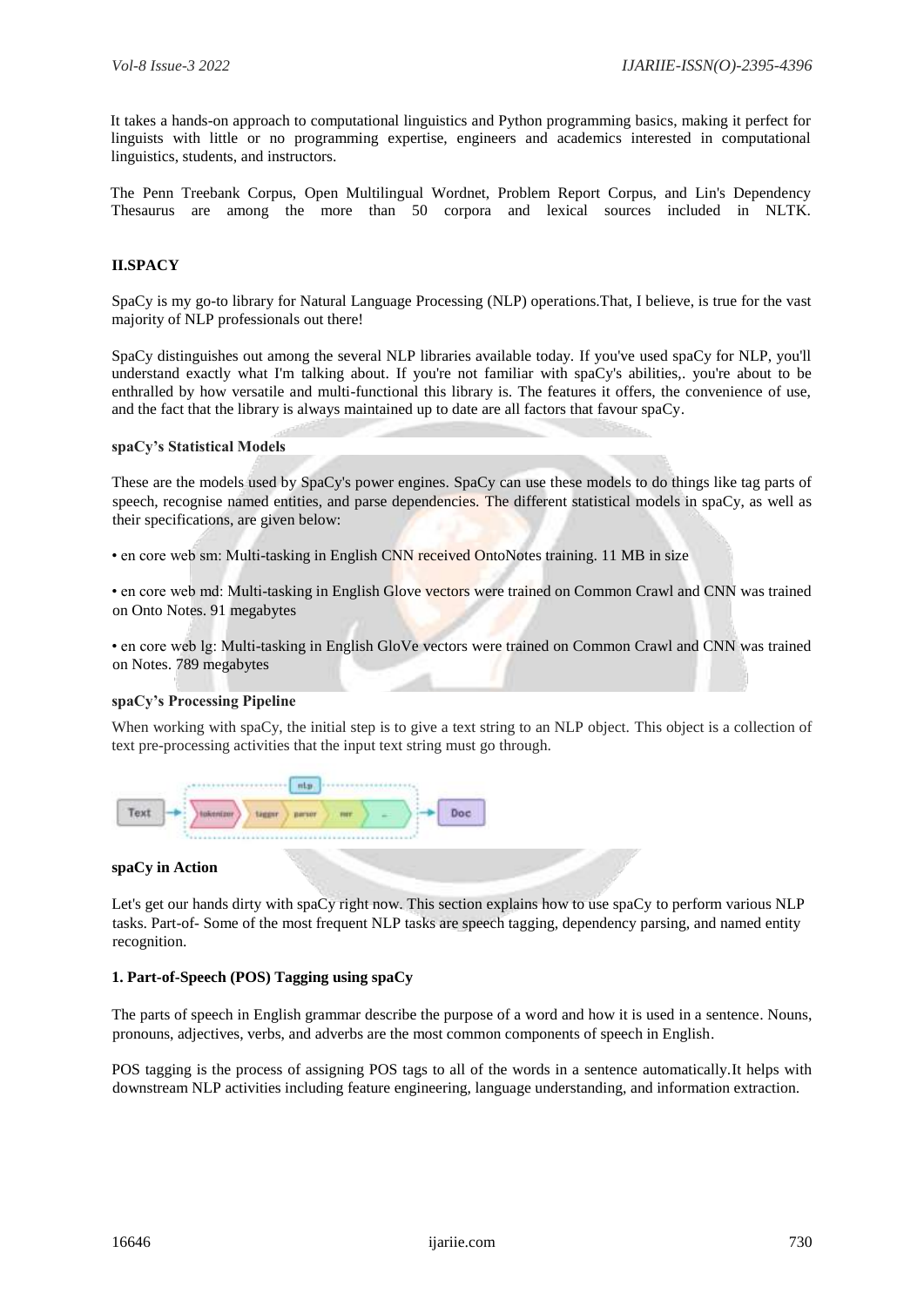# **2. Dependency Parsing using spaCy**

Every sentence has a grammatical structure, which can be extracted with the aid of dependency parsing. It can alternatively be viewed as a directed graph, with nodes corresponding to the words in the sentence and edges between nodes corresponding to the word dependencies.



# **3. Identified Entity Using spaCy for recognition**

Entities are words or collections of words that represent information about everyday objects like people, places, and organisations. These things have official names.

# **4.Using spaCy for rule-based matching**

SpaCy's arsenal now includes rule-based matching. With this spaCy matcher, you can apply user-defined rules to find words and phrases in the text.

It's basically a more advanced version of Regular Expressions.

The spaCy matcher looks for lexical aspects of the word, such as POS tags, dependency tags, Regular Expressions, on the other hand, look for words and phrases utilising text patterns.

# **VIII. CONCLUSION**

Despite the fact that artificial text summarization is a relatively new topic, recent research has focused on developing trends in biomedicine, product assessments, education domains, emails, and blogs. This is due to the plethora of information on these issues available, particularly on the Internet. In the realm of natural language processing, automated summarization is a hot topic (Natural Language Processing It comprises constructing a summary of one or more texts automatically. Document summaries that are extractive or abstractive select a few key lines, chapters, or paragraphs from the source text mechanically. Text summarising techniques based on neural networks, graph theory, fuzzy logic, and clustering have all been successful in generating readable document summaries to some extent. Both extractive and abstractive methods have been investigated. The majority of summarising methods employ extractive techniques. The abstractive process is analogous to human summaries. Summarizing abstracts currently requires a lot of time and effort

# **ACKNOWLEDGMENT**

This research and the related work would not have been feasible and possible without the assistance of the guides, Prof. Shobha Raskar and Prof. Jaya Mane.